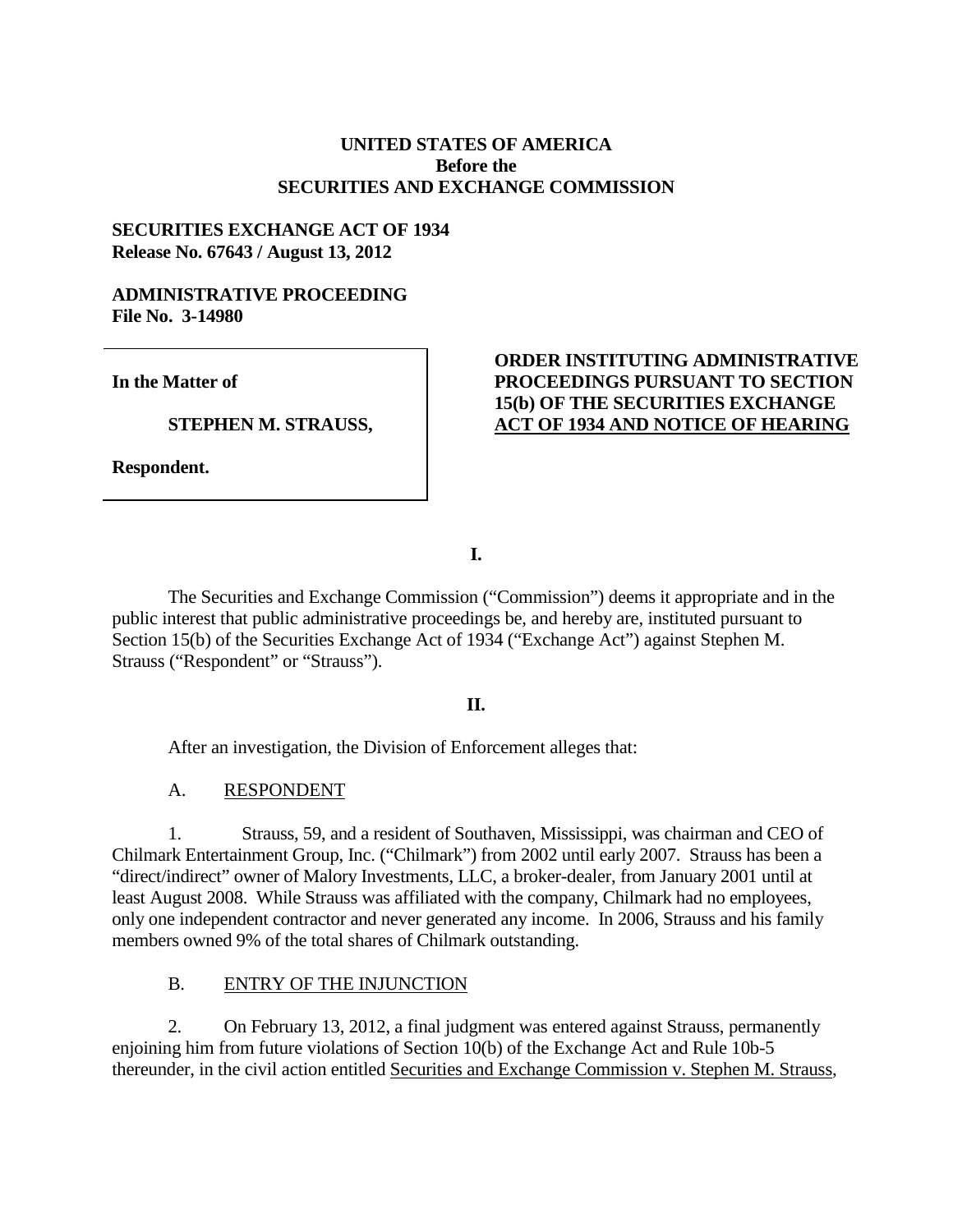Civil Action Number 2:08-CV-206, in the United States District Court for the Northern District of Mississippi.

3. The Commission's complaint alleged that, in November and December 2006, Strauss, the CEO of Chilmark, issued a series of press releases in rapid succession that misrepresented that Chilmark or its successor company, Integrated Bio-Energy Resources, Inc. ("Integrated"), was on the verge of manufacturing biofuel from palm oil. In truth, when Strauss issued these press releases, neither Chilmark nor Integrated had secured any funding, purchased the land to build a refinery, or begun building the refinery to manufacture the biofuel. The six press releases dramatically inflated the trading volume and the price for Chilmark shares. In the three months prior to these press releases, the trading volume for Chilmark's shares averaged approximately 13,600 per day and the price never closed above \$0.01 per share. In November and December 2006, the average daily trading volume jumped almost 20-fold, to 267,000 shares and the price closed as high as \$0.22 per share. The complaint further alleged that Strauss was responsible for drafting and distributing the press releases.

#### **III.**

In view of the allegations made by the Division of Enforcement, the Commission deems it necessary and appropriate in the public interest that public administrative proceedings be instituted to determine:

A. Whether the allegations set forth in Section II hereof are true and, in connection therewith, to afford Respondent an opportunity to establish any defenses to such allegations; and

B. What, if any, remedial action is appropriate in the public interest against Respondent pursuant to Section 15(b) of the Exchange Act.

#### **IV.**

IT IS ORDERED that a public hearing for the purpose of taking evidence on the questions set forth in Section III hereof shall be convened at a time and place to be fixed, and before an Administrative Law Judge to be designated by further order as provided by Rule 110 of the Commission's Rules of Practice, 17 C.F.R. § 201.110.

IT IS FURTHER ORDERED that Respondent shall file an Answer to the allegations contained in this Order within twenty (20) days after service of this Order, as provided by Rule 220 of the Commission's Rules of Practice, 17 C.F.R. § 201.220.

If Respondent fails to file the directed answer, or fails to appear at a hearing after being duly notified, the Respondent may be deemed in default and the proceedings may be determined against him upon consideration of this Order, the allegations of which may be deemed to be true as